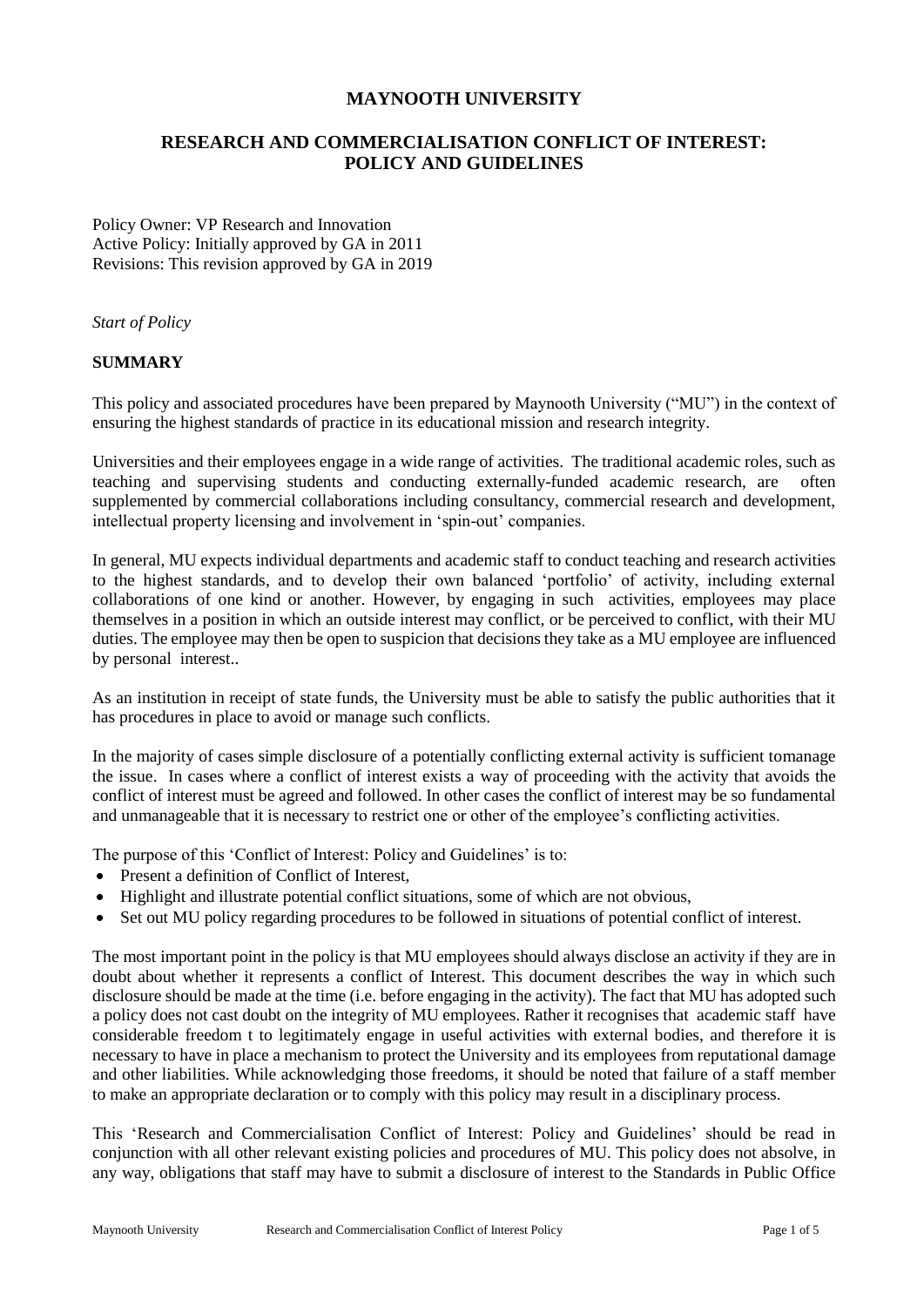Commission to comply with the provisions in the Ethics in Public Office Act 1995 and the Standards in Public Office Act 2001.

Scope

This policy applies to all academic and research staff of the University, and to all other University staff who may be involved in undertaking or supporting research or commercialisation or related activities.

This policy will be reviewed no later than June 2024.

## **I. Introduction**

This document ("Conflicts Policy") sets out MU's policy and provides some practical guidelines to its employees on how they should manage potential or actual conflicts of interest.

Whilst this document describes and provides guidelines for many of the situations in which conflicts occur, it is not meant to be exhaustive. The primary obligation rests with the employee to recognise situations in which he or she potentially has a conflict of interest and to disclose and discuss that conflict to the Vice President for Research and their Head of Department. In such circumstances, employees are required to complete the Declaration of Potential Conflict of Interest form. The full prior disclosure of interests is an important (and in many cases sufficient) mechanism for the management of conflicts of interest.

### **II. Types of Conflicts**

It is the policy of MU that its staff have the obligation to manage or avoid ethical, legal, financial, or other conflicts of interest, and to ensure that their activities and interests do not conflict with their obligations to MU or its welfare. The term "conflicts of interest" as used in this document includes conflicts of duty, rights, obligations, interests and similar conflicts, whether as an individual or as a representative of MU.

A working definition of "conflict of interest" is:

"A conflict between the private interests and the official responsibilities of a person acting on behalf of, or employed by, MU or any of its subsidiaries".

The damage caused by such conflicts can be considerable, whether the conflict of interest exists or appears to exist. For this reason, an explicit conflict of interest policy does not infer any lack of trust in or loyalty of academic colleagues. Rather, it is a necessary mechanism for protecting MU and its employees against criticism or compromise by ensuring that they recognise and disclose such conflict situations and take steps to avoid and manage them.

The main categories in which a conflict of interest may arise (discussed in more detail below) are:

- Educational Mission (especially in regard to supervision, assessment and teaching)
- Research Integrity
- Conflicts of Commitment and Loyalty
- Financial Conflicts

Potential conflicts are frequently related to engagement in external collaborations, forming spin-out companies, licensing of intellectual property and other similar activities. . For example, MU employees may have multiple roles if they are involved in spin-out companies, perhaps, as a director, shareholder and consultant. Fulfilling these multiple roles in the company can create (or appear to create) a conflict with the employee's primary obligations and allegiance to MU. This Conflicts Policy specifically addresses conflicts involving research and external bodies, but also other situations where conflicts may arise, and which are covered in general terms in the MU Staff Code of Conduct and other policies. Some examples include: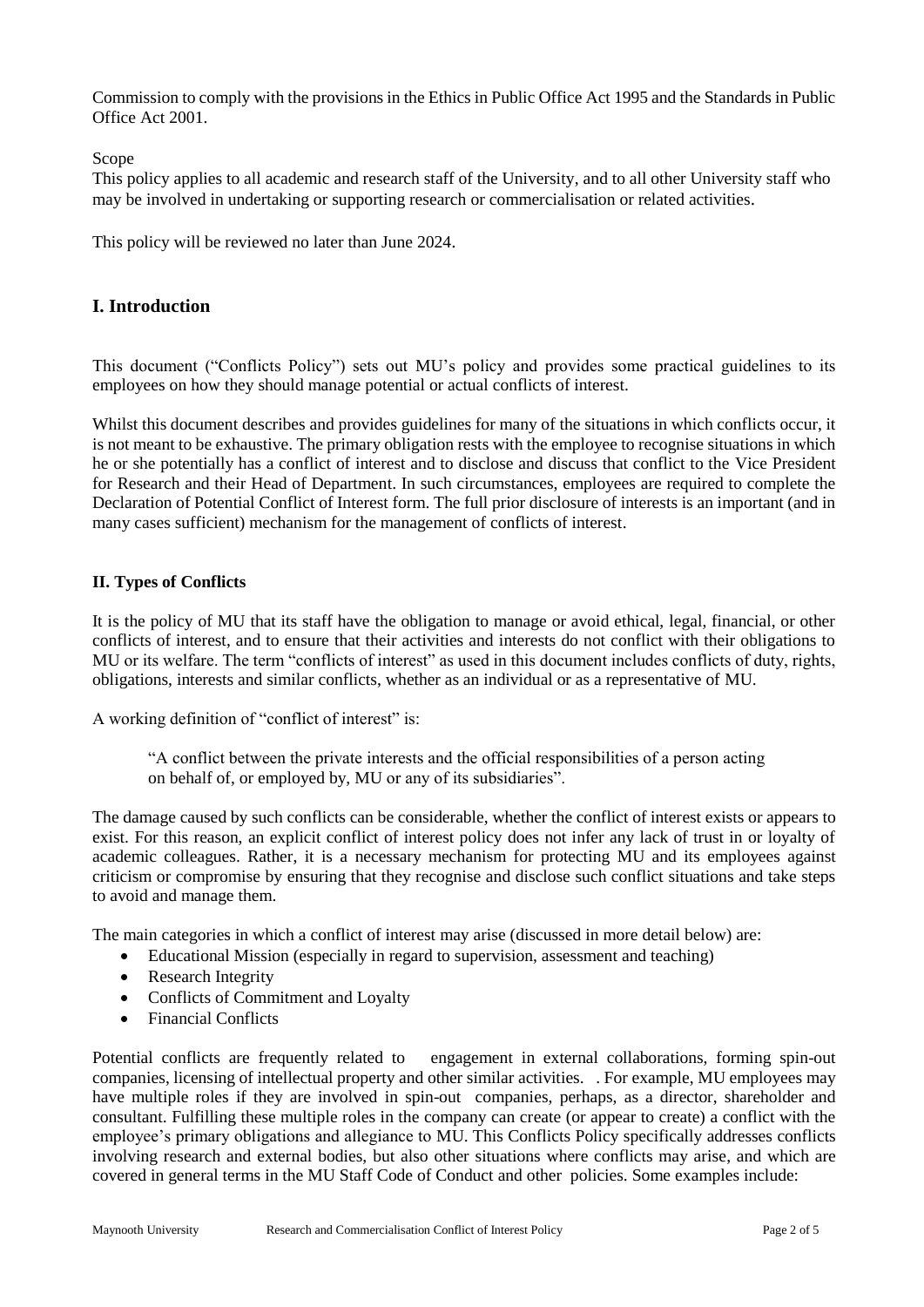- a) The use of the University's research or administrative facilities to pursue personal business, commercial or consulting activities.
- b) Any attempt to restrict rights governing the timing and contents of publications, save in circumstances approved by the University to protect privacy, commercially sensitive proprietary information and patentable inventions.
- c) Involvement in externally-funded activity that might infringe the right of a student engaged in the activity to complete the degree for which he or she is registered and/or to publish freely or seek patent protection for his or her findings.
- d) A financial interest held by an individual in an external enterprise engaged in activities closely related to that individual's line of research in the university.
- e) A personal involvement in any company which is in, or in the process of negotiating, a contract with the university.
- f) Over-dependence on a particular company for research funding which may result in that company either formally or informally influencing the direction of the research or dissemination of results.

These examples are intended to be illustrative and not exhaustive.

Examples of conflicts that are within the scope of other university policies include:

- a) The involvement of a staff member in developing or examining any continuous assessment, examination paper, coursework, laboratory exercise, dissertation or any similar examinable activity where a personal relationship with an examinee exists (this is covered by MU policy on staff-student relationships).
- b) Access to confidential information or the ability to adapt or change this information relating to a staff member, family member, relative, friend or acquaintance.

# **III. MU policy**

MU is committed to the principle that its employees' activities should not give rise to situations in which employees have, or appear to have, harmful conflicts of interest. At the same time, MU recognises that policies that seek to eliminate all potential conflicts could also prevent many of the activities (e.g. research commercialisation) that universities now wish to encourage. Accordingly, rather than seek to prohibit all activities that might give rise to a conflict of interest, this Conflicts Policy provides for a three-fold approach:

- Always disclose potential conflicts of interest,
- Manage the conflict wherever possible,
- Prohibit the activity when necessary to protect the public interest or the interest of MU.

In the instance of a potential conflict of interest, the key goal is to segregate the decision-making about the *financial* activities and the *research/teaching* activities, so that they are separately and independently managed. MU is particularly concerned to ensure that its employees' activities do not create conflicts in the areas of MU's Educational Mission and Research Integrity, as these areas are considered to be of fundamental importance to MU as an institution dedicated to teaching and research.

On occasions, MU itself may be involved in an activity in which an MU employee has a potential conflict of interest. For example, MU may own shares in a spin-out company in which an MU employee also owns shares. Depending on the circumstances, the MU employee's shareholding may give rise to a conflict of interest. Employees should be aware that the fact that MU may benefit from an activity (e.g. as a shareholder) does not in any way mitigate or reduce the employee's obligations under this Conflicts Policy.

## **IV. Managing a Potential Conflict of Interest**

In all cases, the employee must disclose in writing and discuss any potential conflicts with the Vice President for Research, or with a person nominated by the Vice President for Research for the particular situation:

- (a) Prior to the commencement of the commitment
- (b) When circumstances change in a way that gives rise to conflict.

In the course of considering cases of conflict of interest or potential conflict of interest, the VP Research may consult with the Bursar, the Human Resource Director, or other university senior management, as appropriate.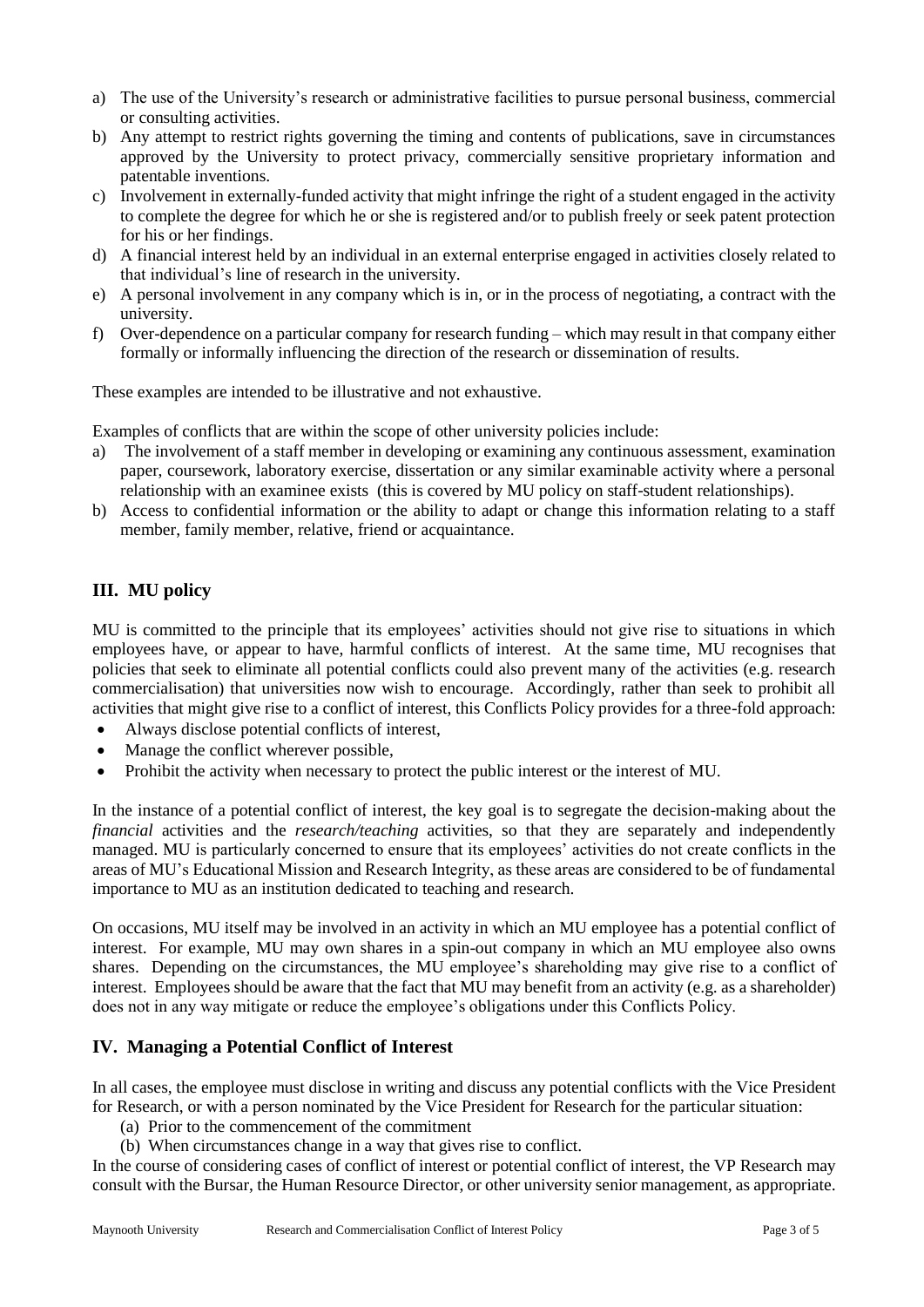If a Head of Department or School, or the Director of a Research Institute, or a member of the Research Development Office, or a member of the Commercialisation Office becomes aware of a potential conflict of interest for any member of staff they should advise the staff member that they believe a disclosure is required, and subsequently report the matter to the VP Research, if a disclosure has not been made within two weeks.

In the instance where the potential conflict involves the VP Research, the VP must disclose in writing and agree management of any potential conflict with the President.

In the instance where the potential conflict involves any other member of staff who reports directly to the President, the staff member must disclose in writing and agree management of any potential conflict with the President.

In the instance where the potential conflict involves the President, the President must disclose the potential conflict to the Chair of the Audit and Risk Assessment committee, who will determine what action, if any, may be needed.

Failure of a staff member to make an appropriate declaration or to comply with these guidelines may result in a disciplinary process.

## *Appendix I*

### *Specific Duties of the VP Research*

- 1. To respond to requests for advice from a member of staff as to whether a conflict of interest exists or may exist, as defined in the MU 'Conflicts of Interest: Policy and Guidelines' and how it might best be managed. This may be delegated to the Director of the Research Development Office or the Director of Commercialisation.
- 2. To consider for approval all cases involving the proposed supervision of a sponsored student by a staff member with a significant financial interest in the sponsoring organization.
- 3. To consider any cases in relation to a member of staff involving conflicts of research integrity if a particular research project were to be accepted. The case should be submitted to the relevant University Ethics Committee for consideration. Ethical approval must be granted before a contractual arrangement is agreed.
- 4. To consider for approval any cases where a member of staff's proposed relationship with another organisation creates a conflict of interest.
- 5. To consider any instances where a potential conflict of interest may exist and take appropriate measures to protect the employee and MU.
- 6. To ensure that a written record is made of the reported potential conflict of interest and how the issue was dealt with.

### *Specific Duties of the Head of Department*

- 1. In the event that a Head of Department or Institute Director becomes aware of a potential conflict of interest for a member of their staff they should
	- a. advise the staff member on the need to make an appropriate declaration, and
	- b. if no declaration has been made within two weeks, inform the Vice President for Research of the potential conflict.